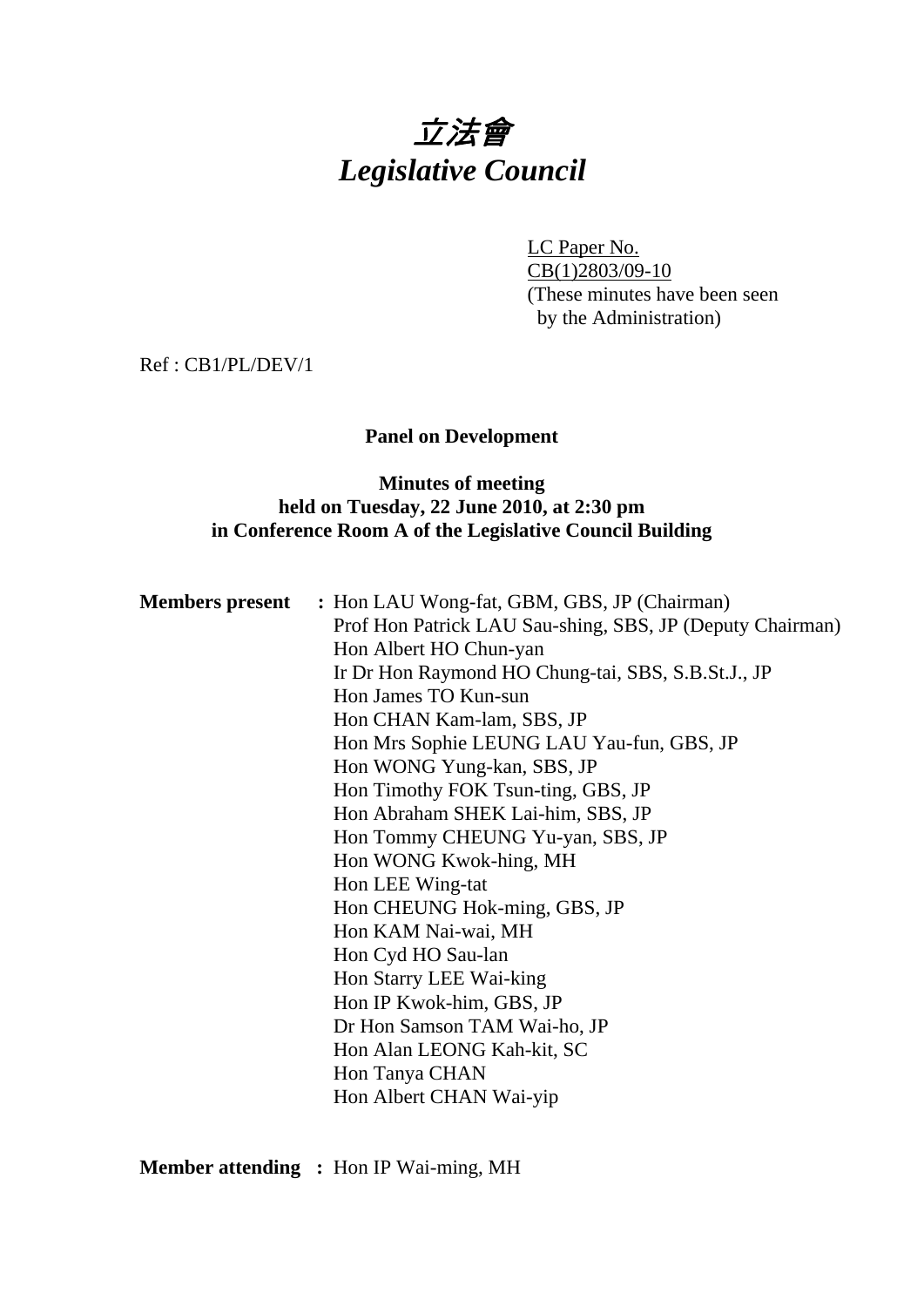| <b>Members absent</b>               | : Dr Hon Philip WONG Yu-hong, GBS<br>Dr Hon Priscilla LEUNG Mei-fun<br>Hon Mrs Regina IP LAU Suk-yee, GBS, JP                                                                                                                                                                                                                                                                                         |
|-------------------------------------|-------------------------------------------------------------------------------------------------------------------------------------------------------------------------------------------------------------------------------------------------------------------------------------------------------------------------------------------------------------------------------------------------------|
| <b>Public officers</b><br>attending | : <u>Agenda item IV</u><br>Mrs Carrie LAM CHENG Yuet-ngor, JP<br><b>Secretary for Development</b><br>Mr Tommy YUEN Man-chung, JP<br>Deputy Secretary for Development<br>(Planning and Lands) 2<br>Mr Paul PANG Tat-choi<br><b>Assistant Director/Existing Buildings 1</b><br><b>Buildings Department</b>                                                                                              |
|                                     | <u>Agenda item V</u><br>Mrs Carrie LAM CHENG Yuet-ngor, JP<br><b>Secretary for Development</b><br>Mr Thomas CHOW Tat-ming, JP<br><b>Permanent Secretary for Development</b><br>(Planning and Lands)<br>Mr Tommy YUEN Man-chung, JP<br>Deputy Secretary for Development<br>(Planning and Lands) 2<br>Ms Winnie SO Chui-ying<br>Principal Assistant Secretary for Development<br>(Planning and Lands) 4 |
|                                     | <b>Agenda item VI</b><br>Mrs Carrie LAM CHENG Yuet-ngor, JP<br><b>Secretary for Development</b>                                                                                                                                                                                                                                                                                                       |

Mr CHUI Wing-wah Principal Assistant Secretary for Development (Works) 3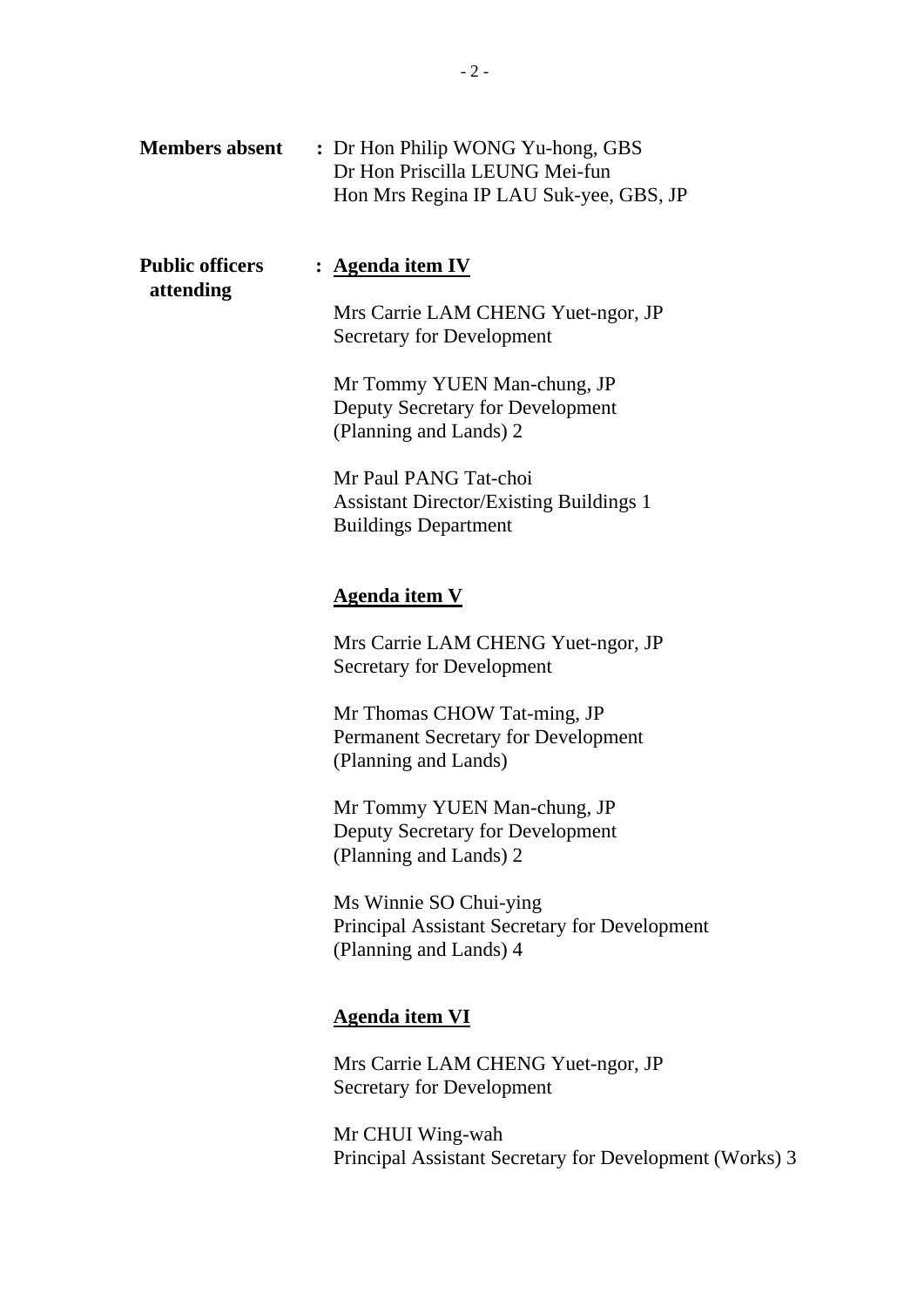|                                            | Mr Frank CHAN Fan, JP<br>Acting Director of Electrical and Mechanical Services                                            |
|--------------------------------------------|---------------------------------------------------------------------------------------------------------------------------|
|                                            | Mr Alfred SIT Wing-hang<br>Assistant Director/Gas and General Legislation of<br><b>Electrical and Mechanical Services</b> |
| <b>Attendance by</b><br>invitation         | : <u>Agenda item IV</u>                                                                                                   |
|                                            | Mr WONG Kit-loong<br><b>Chief Executive Officer and Executive Director</b><br><b>Hong Kong Housing Society</b>            |
|                                            | Ir Calvin LAM Che-leung<br><b>Executive Director (Operations and Project Control)</b><br><b>Urban Renewal Authority</b>   |
|                                            | <b>Agenda item V</b>                                                                                                      |
|                                            | Mr Barry CHEUNG Chun-yuen, JP<br>Chairman of the Urban Renewal Authority                                                  |
|                                            | Mr Quinn LAW Yee-kwan<br>Managing Director of the Urban Renewal Authority                                                 |
|                                            | Ms Iris TAM Siu-ying, JP<br>Executive Director of the Urban Renewal Authority                                             |
|                                            | Mr Ian WONG Wai-kuen<br>Head, Acquisition and Clearance of<br>the Urban Renewal Authority                                 |
| Clerk in attendance: Mr WONG Siu-yee       | Chief Council Secretary (1)4                                                                                              |
| <b>Staff in attendance : Mr Daniel SIN</b> | Senior Council Secretary (1)5                                                                                             |
|                                            | Ms Christina SHIU<br>Legislative Assistant (1)7                                                                           |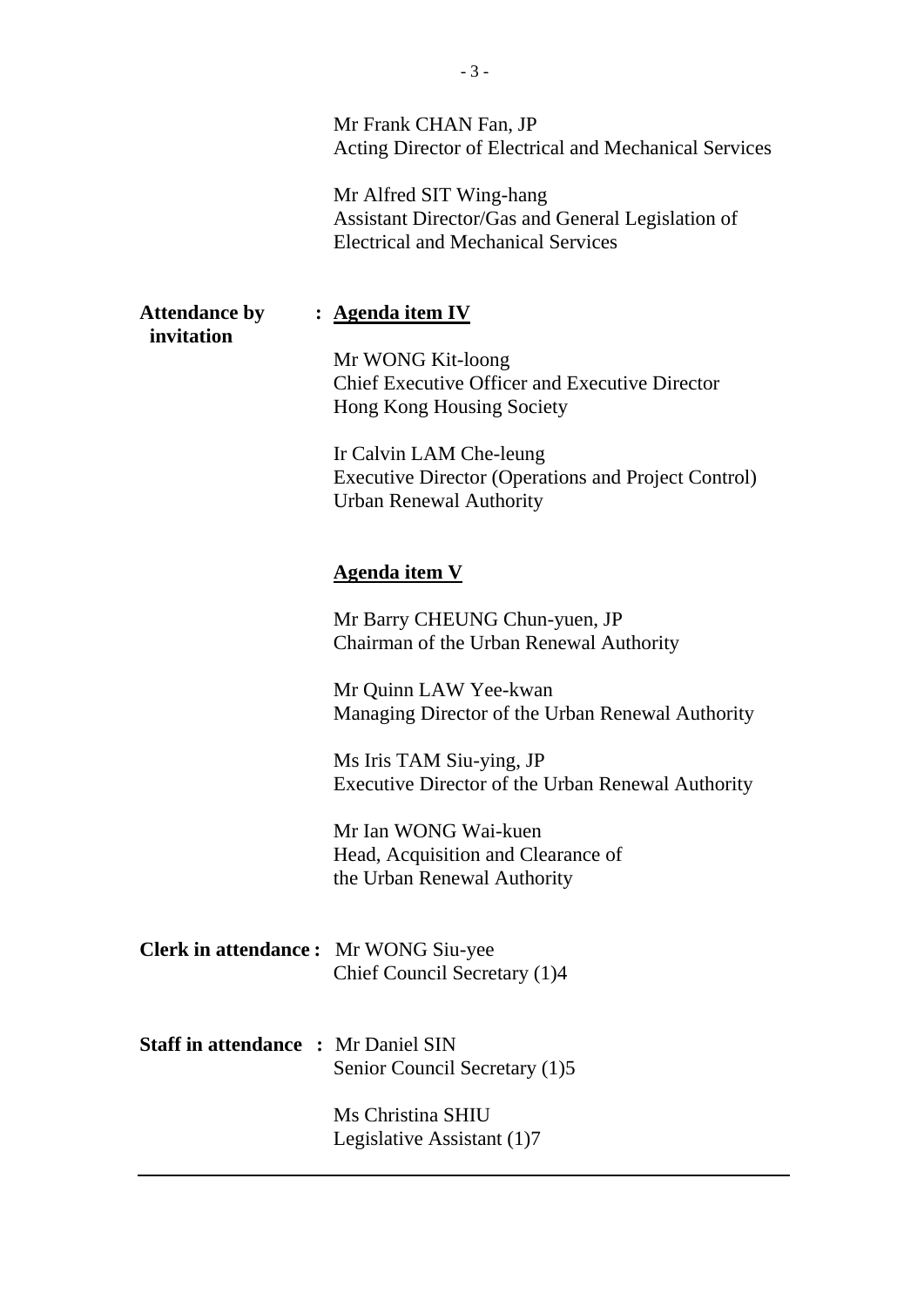| <b>Confirmation of minutes and matters arising</b><br>(LC Paper No. CB(1)2248/09-10                              | -- Minutes<br>of<br>meeting<br>on<br>27 April 2010)                                                                                                                                                            |
|------------------------------------------------------------------------------------------------------------------|----------------------------------------------------------------------------------------------------------------------------------------------------------------------------------------------------------------|
| The minutes of the meeting held on 27 April 2010 were confirmed.                                                 |                                                                                                                                                                                                                |
| <b>Information papers issued since last meeting</b><br>$(LC$ Paper No. $CB(1)2024/09-10(01)$ -- Administration's | paper<br>on                                                                                                                                                                                                    |
| LC Paper No. $CB(1)2101/09-10(01)$ -- Issues raised at the meeting                                               | progress report on HKSAR's<br>work<br>in<br>support<br>of<br>reconstruction in the Sichuan<br>earthquake stricken areas<br>between Legislative Council<br>Members and Kwun Tong<br>District Council members on |
| LC Paper No. $CB(1)2102/09-10(01)$ -- Submission on the use of funds                                             | 13 May 2010 in relation to<br>overall<br>planning<br>and<br>development of Kowloon Bay<br>under the StandTALL project<br>from a group of medical<br>personnel of the Hospital                                  |
| LC Paper No. $CB(1)2123/09-10(01)$ -- Administration's paper on new                                              | Authority<br>guidelines on disclosure of<br>gross floor area concessions                                                                                                                                       |
| LC Paper No. $CB(1)2200/09-10(01)$ -- Issues raised at the meeting                                               | (Press release)<br>between Legislative Council<br>Members and Wong Tai Sin<br>District Council members on<br>27 May 2010 in relation to<br>squatter problems in Ngau Chi                                       |
| LC Paper No. CB(1)2220/09-10(01) --                                                                              | Wan Village<br>Administration's<br>paper<br>on<br>Study on Land Use Planning for<br>the Closed Area -- Report on<br>Community<br>Stage<br>2<br>Engagement<br>and<br>Recommended<br>Development                 |
| LC Paper No. $CB(1)2252/09-10(01)$ -- Submission                                                                 | Plan<br>proposed<br>on<br>amendments<br>Land<br>the<br>to                                                                                                                                                      |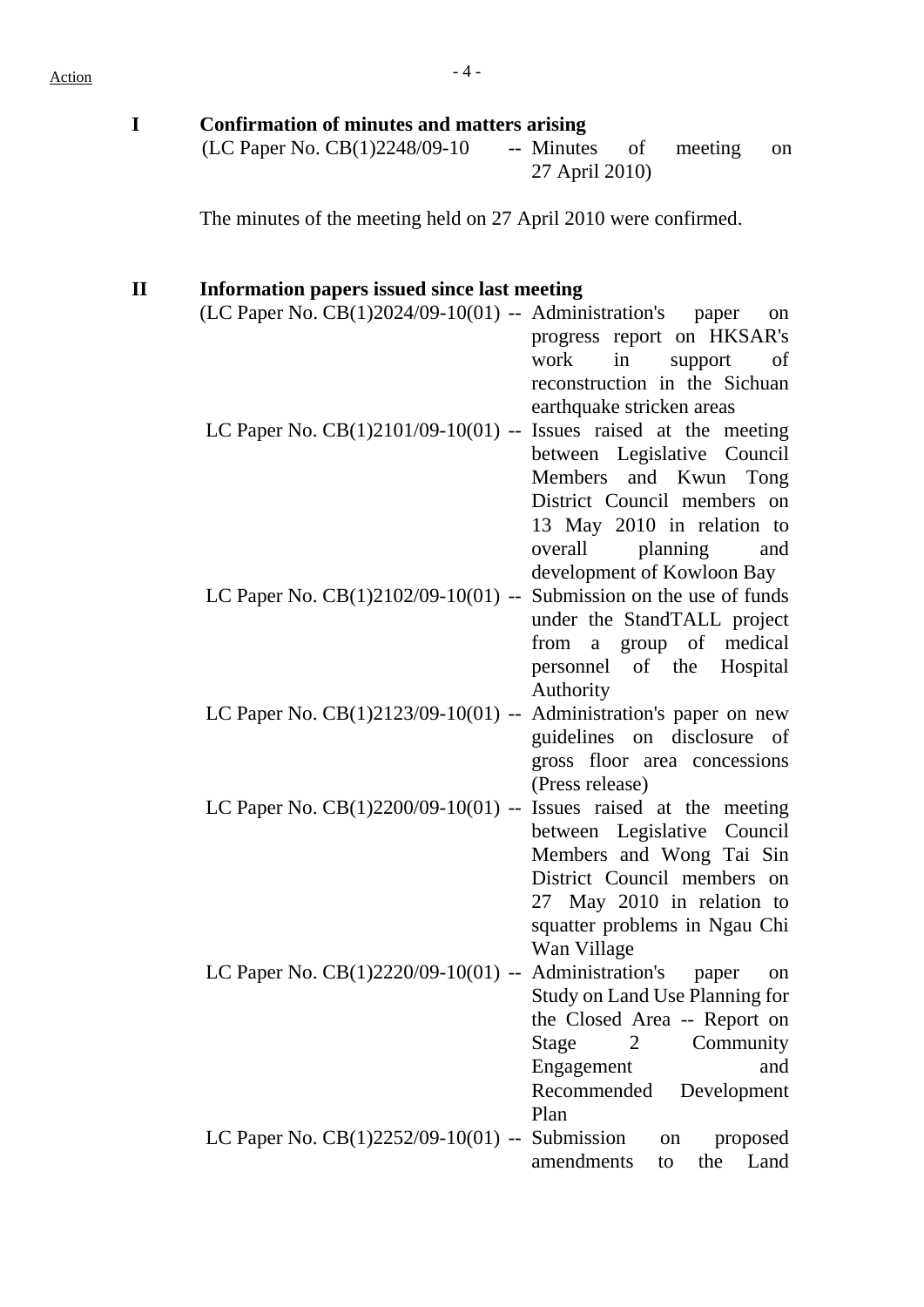|                                                                        | (Compulsory Sale               | for |
|------------------------------------------------------------------------|--------------------------------|-----|
|                                                                        | Redevelopment) Ordinance       |     |
|                                                                        | from a deputation (強制樓宇拍       |     |
|                                                                        | 賣苦主大聯盟) dated 7 June           |     |
|                                                                        | 2010                           |     |
| LC Paper No. $CB(1)2291/09-10(01)$ -- Administration's response to the |                                |     |
|                                                                        | submission on the use of funds |     |
|                                                                        | under the StandTALL project    |     |
|                                                                        | from a group of medical        |     |
|                                                                        | personnel of the Hospital      |     |
|                                                                        | Authority)                     |     |

2. Members noted that the above information papers had been issued since the meeting on 25 May 2010.

| Ш | Items for discussion at the next meeting |                                                                      |  |  |  |  |  |  |  |
|---|------------------------------------------|----------------------------------------------------------------------|--|--|--|--|--|--|--|
|   |                                          | (LC Paper No. $CB(1)2247/09-10(01)$ -- List of outstanding items for |  |  |  |  |  |  |  |
|   |                                          | discussion                                                           |  |  |  |  |  |  |  |
|   | LC Paper No.                             | -- List of follow-up actions                                         |  |  |  |  |  |  |  |
|   | $CB(1)2247/09-10(02)$                    |                                                                      |  |  |  |  |  |  |  |
|   | LC Paper No.                             | -- Letter dated 15 June 2010 from                                    |  |  |  |  |  |  |  |
|   | $CB(1)2275/09-10(01)$                    | Hon Tanya CHAN on tree                                               |  |  |  |  |  |  |  |
|   |                                          | management)                                                          |  |  |  |  |  |  |  |

3. Members agreed that the following items should be discussed at the regular meeting scheduled for 27 July 2010 --

- (a) Report of the public engagement process on "Building Design to Foster a Quality and Sustainable Built Environment" of the Council for Sustainable Development; and
- (b) Tree Management.

#### **IV Operation Building Bright -- progress and update**

|                       | $(LC$ Paper No. $CB(1)2247/09-10(03)$ -- Administration's |  |                                 | paper | on  |
|-----------------------|-----------------------------------------------------------|--|---------------------------------|-------|-----|
|                       |                                                           |  | Operation Building Bright --    |       |     |
|                       |                                                           |  | progress and update             |       |     |
| LC Paper No.          |                                                           |  | -- Paper on Operation Building  |       |     |
| $CB(1)2247/09-10(04)$ |                                                           |  | Bright prepared by              |       | the |
|                       |                                                           |  | Legislative Council Secretariat |       |     |
|                       |                                                           |  | (Updated background brief))     |       |     |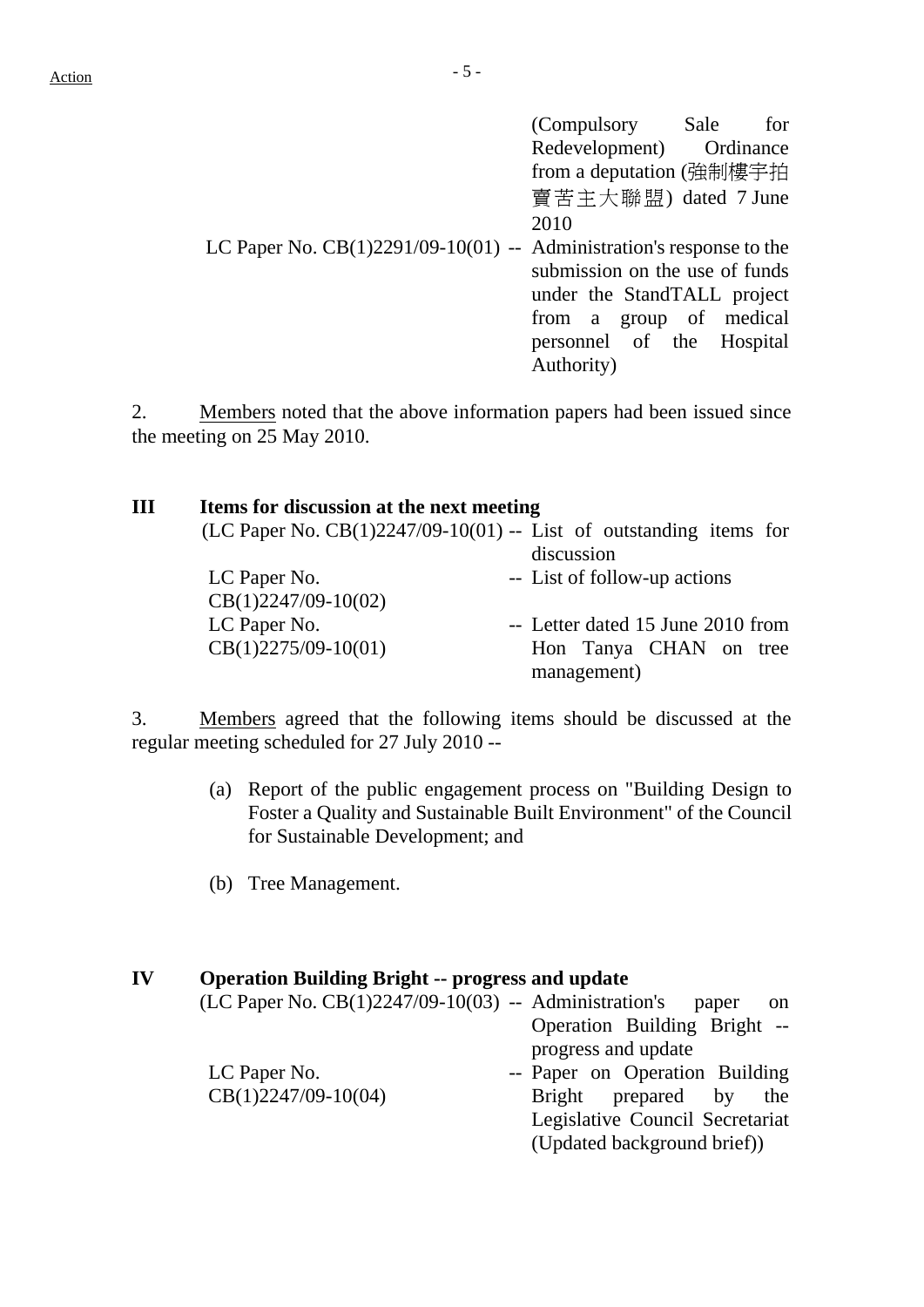4. Secretary for Development (SDEV) briefed members on the progress of the Operation Building Bright (the Operation) and said that the Operation had helped create 8 100 professional, technical and general labour job opportunities, most of which were general labour jobs. Justified as a job creation initiative, the Operation enhanced building safety through promoting proper maintenance. It was also hoped that the Operation would encourage more owners' corporations (OCs) to be set up. She solicited members' support of the \$500 million funding proposal to augment the next round of the Operation. The new round of the Operation would be based on the earlier mode, except that the application criteria requiring a building to have no more than 400 residential units would be relaxed. With about \$300 million left over from the earlier phase of the Operation and the proposed additional \$500 million, about 900 more old buildings would benefit, including some 300 Category One and some 600 Category Two buildings.

## General issues

5. Mr WONG Kwok-hing welcomed the achievements of the Operation. He asked how many new job opportunities would be created by the proposed \$500 million additional funding for the new round of the Operation. SDEV said that based on previous experience, an average of 20 job opportunities could be created for every building undergoing maintenance under the Operation. The employment period depended on the amount and complexity of the maintenance works required. If the additional funding could subsidize maintenance works for 900 buildings, she estimated that a total of about 18 000 job opportunities might be created. She added that the Administration would provide assistance to as many buildings as possible provided that funds were still available.

6. As many Category Two buildings that did not have OCs had been selected under the Operation, Mr WONG Kwok-hing asked whether the Administration would encourage owners of these buildings to form OCs to facilitate future building management and maintenance. SDEV said that the Operation offered new opportunities to encourage more OCs to be formed. Mr WONG Kit-loong, Chief Executive Officer and Executive Director, Hong Kong Housing Society (HKHS) said that the Building Management and Maintenance Scheme had been launched to assist owners in the formation of OCs where a subsidy of \$3,000 would be provided for the formation of an OC.

7. Mr CHAN Kam-lam asked what problems the Urban Renewal Authority (URA) and HKHS had encountered in implementing the Operation and what experience was gained. Mr WONG Kit-loong, Chief Executive Officer and Executive Director, HKHS said that owners often disagreed over the scope of maintenance, and were doubtful about the cost involved. HKHS was able to provide useful guidelines for owners' reference in determining the scope of maintenance, as well as rough cost estimates of the works. He added that HKHS had set up the Building Management and Maintenance Scheme Community as a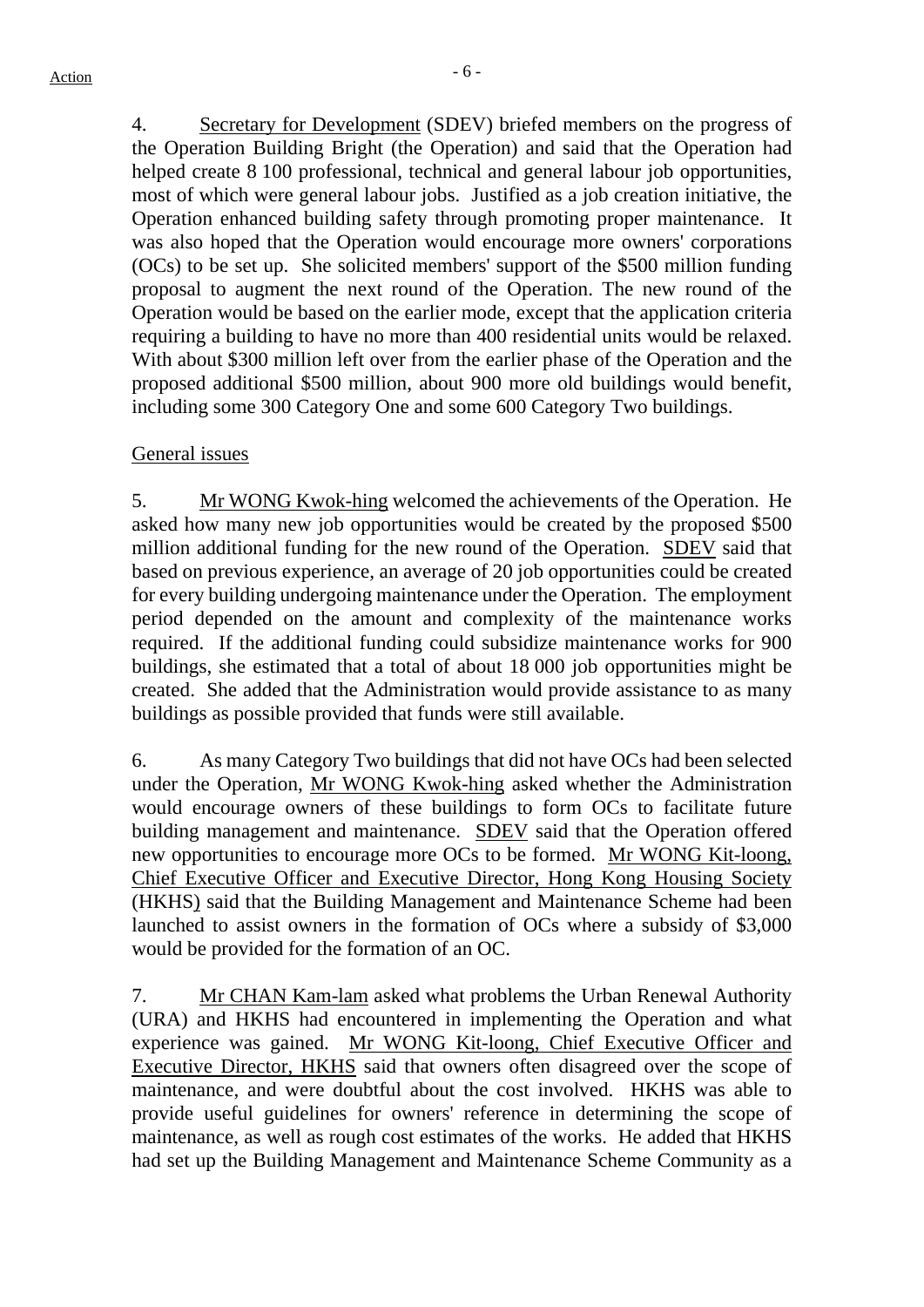platform for property owners and OCs to share experience on building management and maintenance matters. Various subsidy and building management and maintenance assistance schemes were available to support property owners and OCs in their sustained management and maintenance efforts following the Operation. Ir Calvin LAM Che-leung, Executive Director (Operations and Project Control), URA said that URA provided useful information and advice and conducted many briefing sessions on different aspects of building maintenance, such as tendering and tender selection.

#### Guidelines on building maintenance matters

8. Prof Patrick LAU welcomed the Administration's efforts to collaborate with professional institutes to produce guidelines, such as the Standard Form of Contract for Minor Works, which would aid owners in undertaking building maintenance works. He considered it unnecessary for members of professional institutes to sign the Declaration Form to Comply with the Ethical Commitments Requirements under the Operation because these professionals were already bound by their code of practice and were subject to disciplinary proceedings of the respective professional institutes. Property owners should be advised to engage members of professional institutes. On the other hand, there might be a need to apply the requirement to contractors, as their performance was not monitored by any professional body. Ir Dr Raymond HO said that various professional institutes would follow up any complaints against misconduct committed by their members. Prof LAU and Ir Dr HO suggested that the Administration should consult the professional institutes further on the matter.

9. Mr WONG Kit-loong, Chief Executive Officer and Executive Director, HKHS said that HKHS had held many meetings with professional institutes before developing the guidelines. The Hong Kong Institute of Surveyors had also prepared guidelines with a sample standard contract for public reference. A guideline and a sample standard contract on employing consultants were also available in HKHS's Property Management Advisory Centres. HKHS was exploring measures to tackle the problem of consultants/contractors bidding with unreasonably low prices, and views from professional institutes to develop an indicative fee schedule for public information were being sought. Ir Dr Raymond HO suggested that the guidelines should stress that owners should consider whether the bidding price was reasonable in determining which consultant or contractor should be selected.

10. Mr KAM Nai-wai asked whether a consultant who was not a member of any of the professional institutes would be allowed to undertake building maintenance works. Deputy Secretary for Development (Planning and Lands) 2 (DS(PL)2) said that it was possible that a professional might have temporarily ceased to become a member of a professional institute for certain reasons. Building repair works under the Operation were required to be coordinated by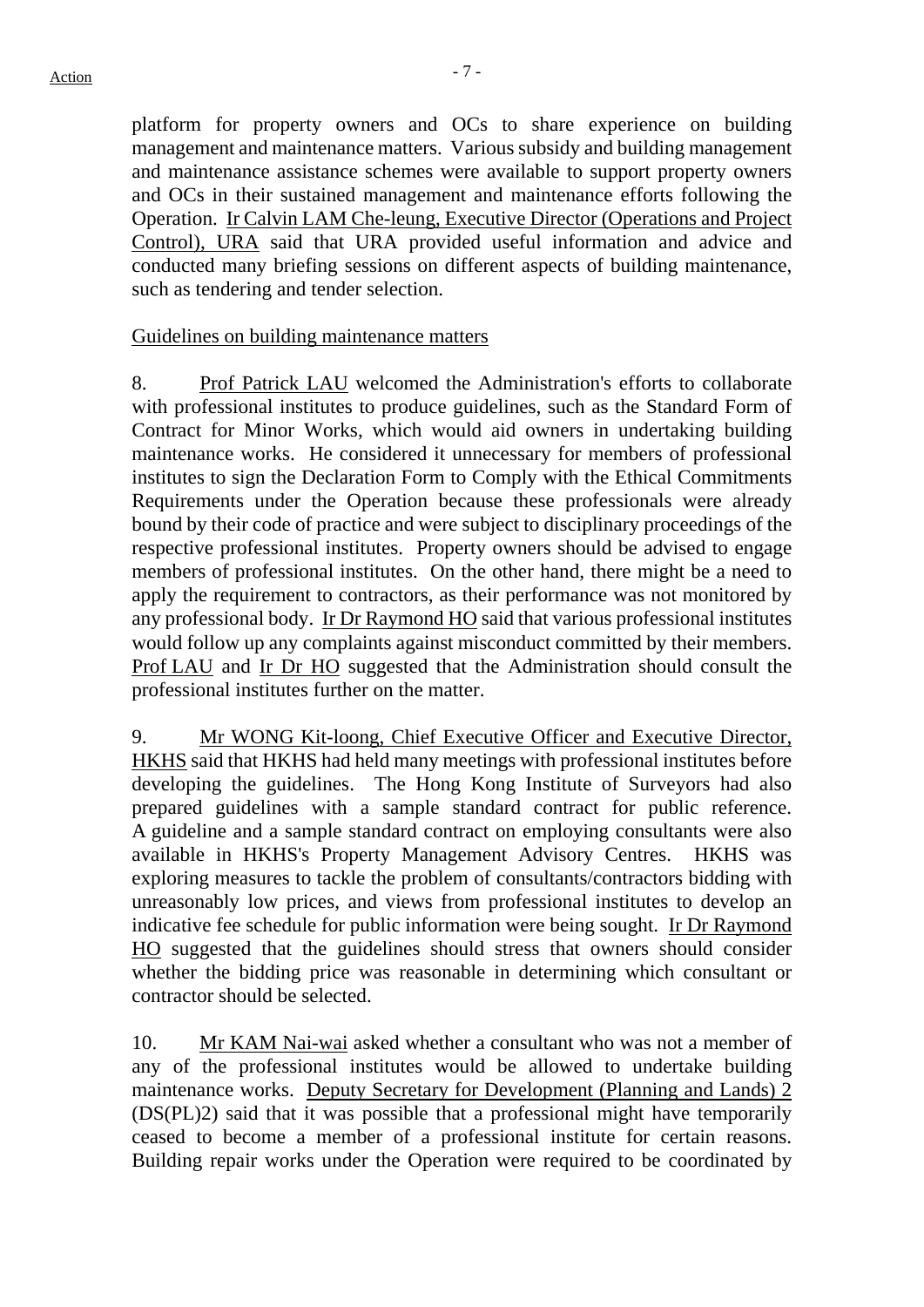authorized persons (APs), and if an AP was willing to sign the Declaration Form to Comply with the Ethical Commitments Requirements, then there was no reason to disallow him or her from bidding for a maintenance contract.

11. Mr KAM Nai-wai asked what liability an authorized person would have for failing to comply with the anti-collusion clause in the relevant guideline. He said that he was aware of cases where authorized persons had disclosed their contact telephone numbers inappropriately. Ir Calvin LAM Che-leung, Executive Director (Operations and Project Control), URA said that under the current guideline, it was improper for authorized persons to reveal their identities or contact details, either deliberately or inadvertently. For this reason, rectification notices had been issued in 21 tendering cases. He said that the anti-collusion clause served as a measure for contracting parties to make an integrity pledge in the conduct of building maintenance works. Whether a party would be legally or criminally liable for a breach of the guideline would depend on the evidence of each case, and would depend on the enforcement by the Independent Commission Against Corruption (ICAC).

12. While supporting the Administration's funding proposal, Mr Albert CHAN said that the Administration should provide more detailed information in future on the expenditure for each case under the Operation, and what problems had been encountered. SDEV said that more information could be provided and there would be many more to be learned from the Operation, but time was needed to collect and analyze the data.

# Preventing tender-rigging and corruption

13. Mr WONG Kwok-hing and Ms Starry LEE were concerned about tender-rigging and corruption practices in building maintenance works. In particular, Mr WONG noted that HKHS and URA had issued rectification notices to property owners in 21 cases during the earlier phase of the Operation, and, as a result, 10 OCs terminated the maintenance contracts. He expressed concern whether ICAC had initiated any prosecution against malpractices and asked what preventive measures would be introduced during the next round of the Operation. Mr WONG Kit-loong, Chief Executive Officer and Executive Director, HKHS said that in the new maintenance guidelines for the Operation, it was suggested that contractors and consultants should be required to sign a "Confirmation Letter to Comply with Probity and Anti-Collusion Clauses" as a good practice.

14. Ms Starry LEE supported the Administration's funding proposal and the proposal to relax the restriction on the number of residential units. She asked if the Administration could make available information about the various alleged misconduct cases for reference by property owners. Ir Calvin LAM Che-leung, Executive Director (Operations and Project Control), URA said that the 21 cases with suspected irregularities mainly involved procedural problems, such as where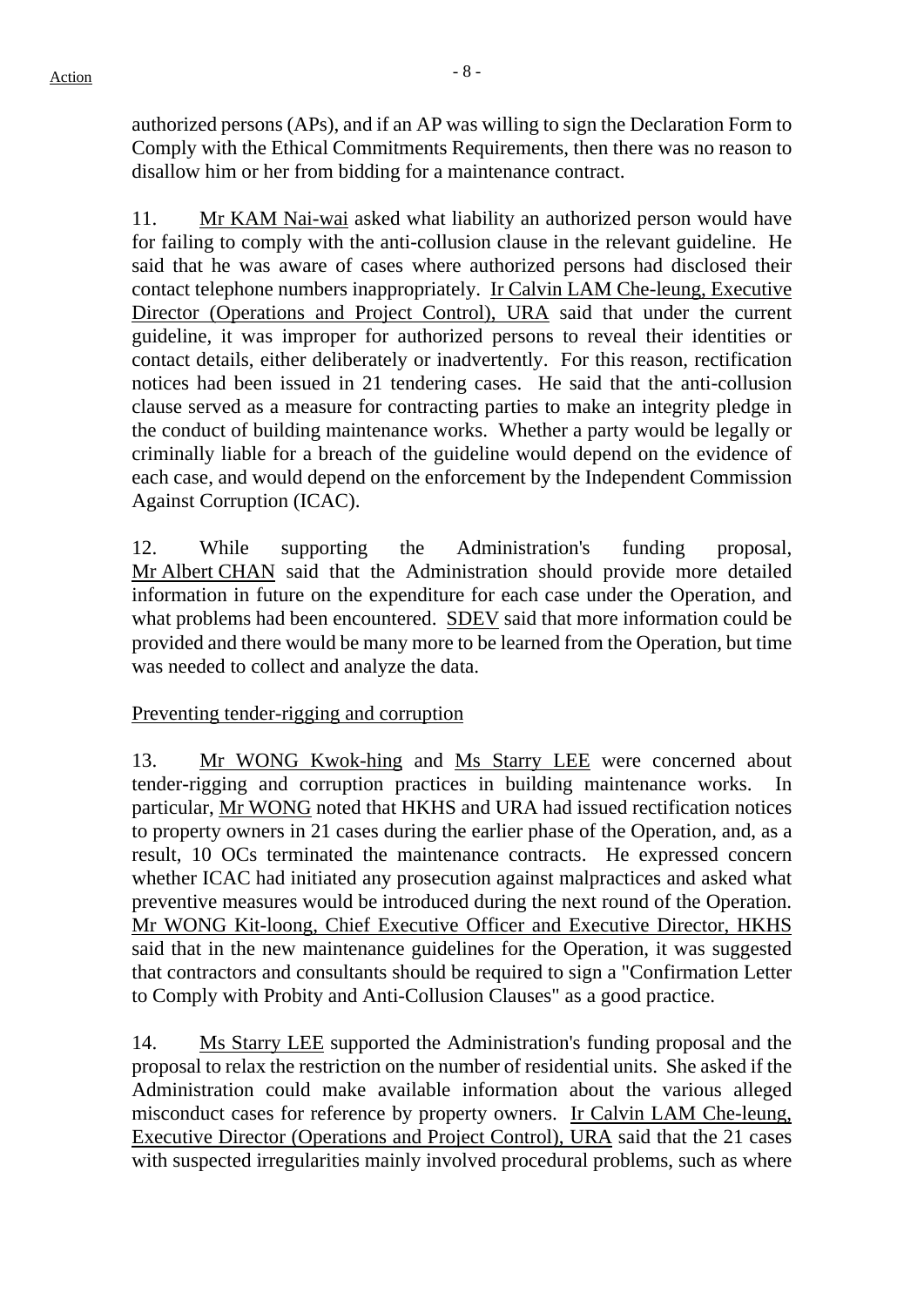the approved persons had revealed their identities or contact details in breach of the current guidelines. He added that in the recent refinement measures, APs bidding for the works would be required to submit a manning schedule showing their proposed work items and involvement so that the hourly charges of their staff could be ascertained to assess reasonableness of their bids. This was to prevent consultants from undercutting the tender price in order to win the consultancies which might likely lead to collusion with contractors in the subsequent works contracts. To enhance public education efforts, Ir Calvin LAM Che-leung, Executive Director (Operations and Project Control), URA said that 240 briefing sessions had been organized. Property owners and OCs had been invited to participate in the sessions and they exchanged experience. Representatives from ICAC were also invited to some of these sessions.

15. Ir Dr Raymond HO said that many property owners were concerned about the quality and integrity of OC office bearers, especially the chairmen and vice-chairmen. They were worried that the office bearers either did not have sufficient knowledge on building maintenance matters, or they might take advantage of their positions for their own benefits. He suggested that more training and public education programmes should be organized, and that OC office bearers should be required to attend a given number of such programmes.

16. Ms Cyd HO said that although various professional institutes had well developed disciplinary proceedings against misconduct and malpractice of their members, they were not open to the public. It would be difficult for owners, especially the elderly property owners of old buildings, to bring their complaints to the institutes and follow through the process. She suggested that various professional institutes set up community relations services to help owners file complaints.

17. Ir Calvin LAM Che-leung, Executive Director (Operations and Project Control), URA responded that ICAC had been exploring an intervention approach to further curb corruption practice in building maintenance activities. Staff of URA and HKHS attended the training sessions to learn new ways to tackling the problems.

## Performance surveys

18. Ms Starry LEE and Ms Cyd HO suggested that surveys be conducted to collect feedback from owners and OCs on performance of approved persons and contractors. In particular, Ms HO suggested that owners and OCs who had benefited from various building maintenance subsidy schemes should be required to complete questionnaires and give their feedback. The survey results should be released through suitable platforms to provide reference for other property owners and OCs to facilitate their selection of service providers.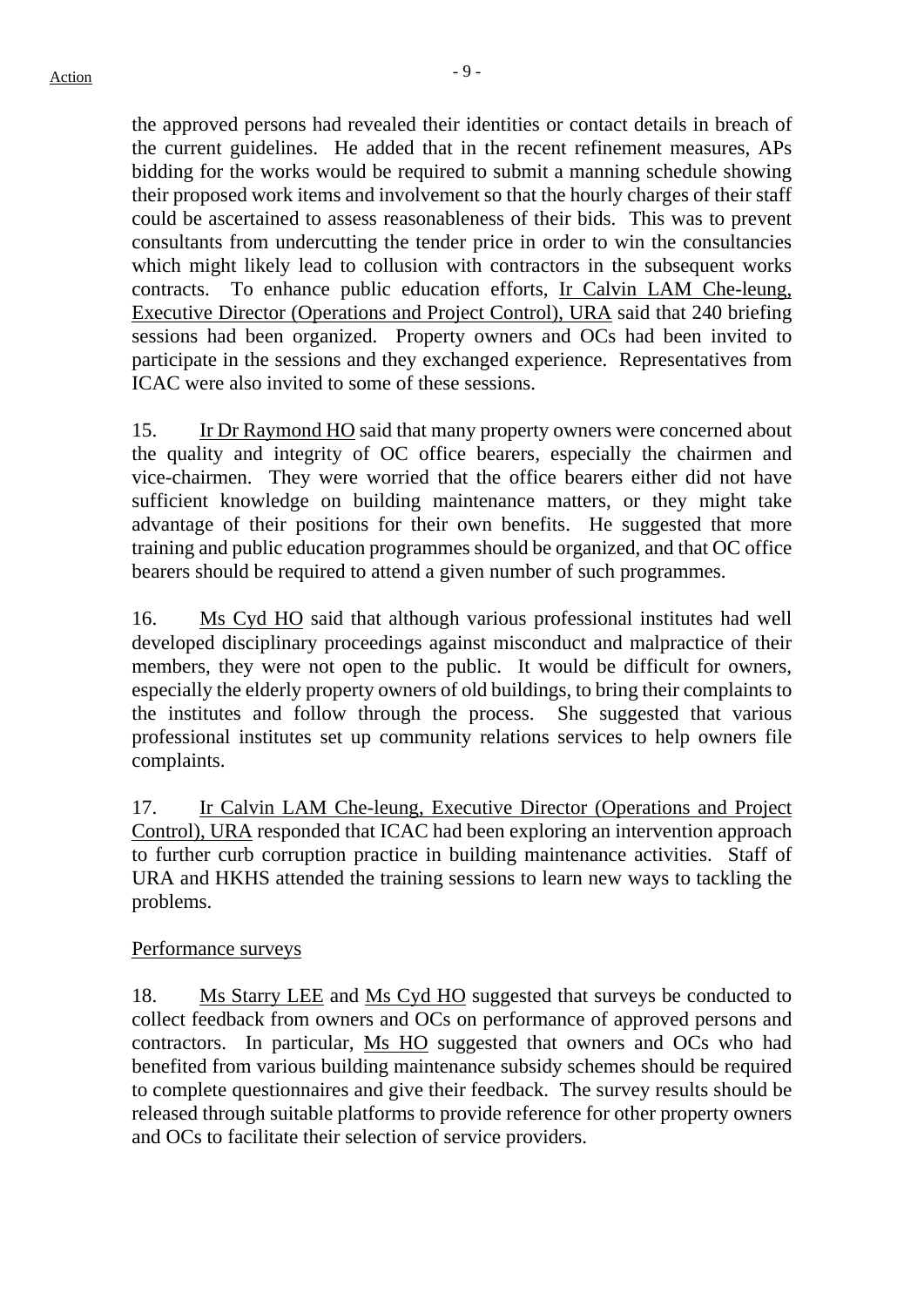19. SDEV said that the Administration would examine the suggestion. While it was feasible to conduct surveys on the performance of service providers, the results of the surveys should serve as a reference only and should not be a factor to determine eligibility to tender for a building maintenance contract. She added that such information would also be useful for future implementation of the proposed Mandatory Building Inspection Scheme and Mandatory Window Inspection Scheme.

## Handling of unauthorized building works

20. Ms Starry LEE said that property owners and OCs hoped that BD could help owners deal with unauthorized building works (UBWs) by issuing statutory clearance orders at the same time when owners and OCs carried out building maintenance works under the Operation. Assistant Director/Existing Buildings 1 (AD(EB)1) said that under the current policy, BD could issue clearance orders to owners of UBWs if the structures were found to be obstructing maintenance works to be carried out in Category Two buildings under the Operation. BD would also instruct its contractors to clear UBWs that posed immediate danger to the public regardless of the types of buildings. Ms Starry LEE said that property owners and OCs hoped that BD could also issue clearance orders against UBWs on rooftops and open yards and in private streets even if they did not pose immediate danger.

21. Mr Albert CHAN criticized that different divisions within BD lacked co-ordination with one another. He cited cases where property owners received clearance order to remove UBWs shortly after they had undertaken maintenance works to comply with another statutory order from BD. It would create less hassle to owners if BD could issue a single consolidated order instead. SDEV said that while it was the Administration's policy objective to adopt a building-oriented approach in promoting building safety, statutory orders of a different nature might have to be issued under various legal requirements. She undertook to further improve co-ordination where possible. AD(EB)1 added that BD had made conscious efforts to co-ordinate different major clearance, maintenance and other law enforcement operations so as to minimize inconvenience to property owners.

22. Ir Dr Raymond HO asked if the number of UBWs had grown and how the Administration would deal with the problem. AD(EB)1 said that in 2000, it was estimated that there were around 800 000 UBWs. By now, about half of these UBWs had been cleared. The remaining UBWs were less risky or dangerous. BD had deployed several patrol teams to inspect if there were new UBWs and would initiate enforcement actions as necessary. He said that the situation had been well under control as very few new UBWs had been found. How the remaining 400 000 UBWs should be handled would be subject to review.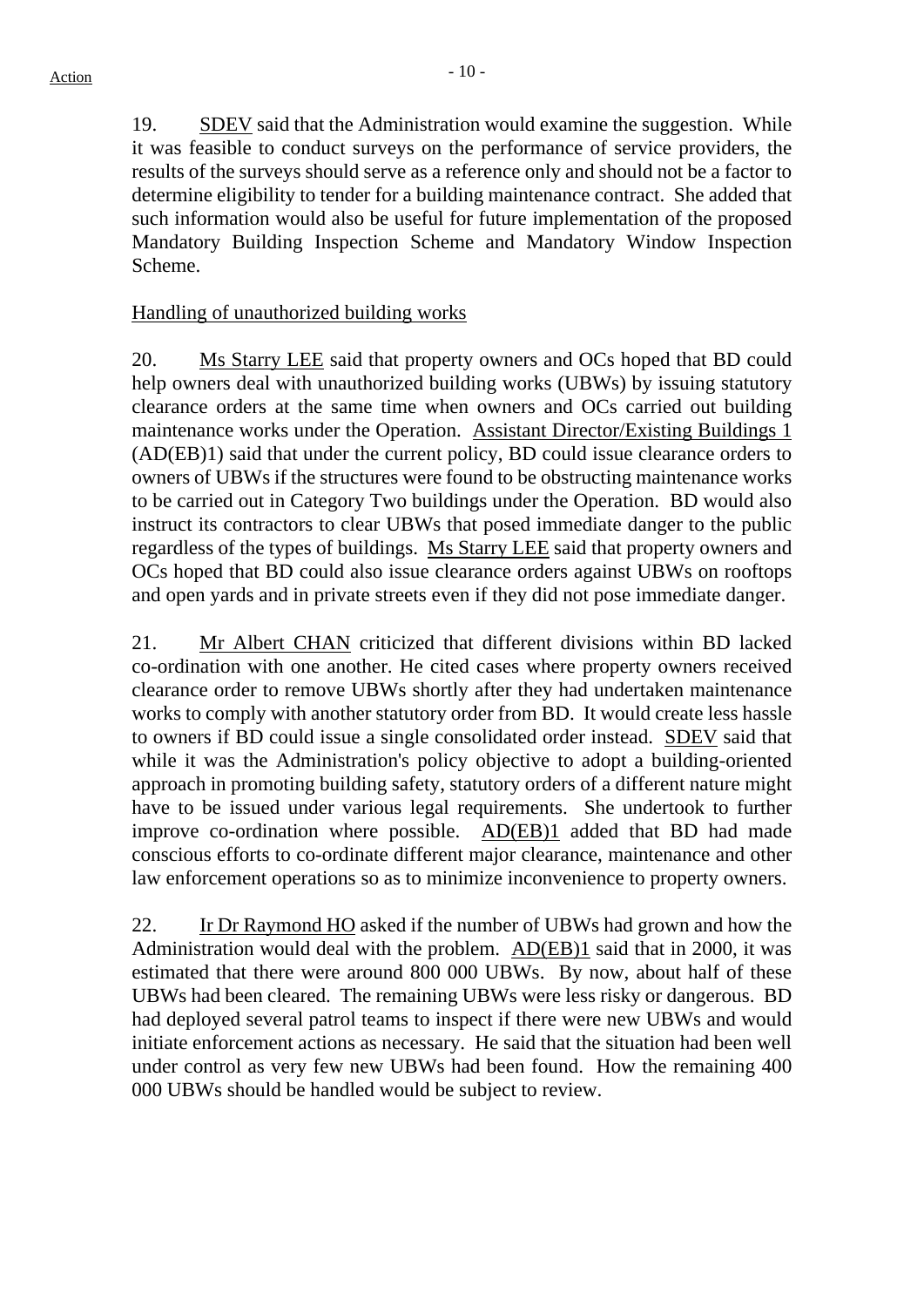#### Mandatory engagement of management companies

23. Given the importance of proper management in ensuring regular maintenance of buildings, Mr CHAN Kam-lam suggested that it should be made mandatory for property owners to engage a professional building management company for each building to perform the work. Mr Albert CHAN was particularly concerned about the cleanliness of some six-storey buildings that did not have OCs and that of the surrounding scavenging lanes. He considered that the Secretary for Home Affairs could exercise power under the Building Management Ordinance (Cap. 344) requiring owners to employ building management managers. He also suggested that a dispute resolution mechanism should be set up to help settle any disagreement between owners and OCs arising from building maintenance works. SDEV said that the Administration had gained much experience from the Operation, which was useful in refining the future policy directions. For example, in building rehabilitation, there was a need to consolidate stakeholders' involvement and resources. She agreed that mediation service could help resolve disputes between owners and OCs.

## **V Work of the Urban Renewal Authority**

| (LC Paper No. $CB(1)2247/09-10(05)$ -- Administration's paper on work |             |                   |                               |
|-----------------------------------------------------------------------|-------------|-------------------|-------------------------------|
|                                                                       |             |                   | of the Urban Renewal          |
|                                                                       | Authority   |                   |                               |
| LC Paper No. $CB(1)2247/09-10(06)$ -- Paper on work of the Urban      |             |                   |                               |
|                                                                       |             |                   | Renewal Authority prepared by |
|                                                                       |             | the Legislative   | Council                       |
|                                                                       | Secretariat | (Updated)         |                               |
|                                                                       |             | background brief) |                               |

24. SDEV said that URA continued to adopt the 4Rs strategy (Redevelopment, Rehabilitation, Reservation and Revitalization) in urban renewal. Progress was made in various fronts in redevelopment, including initiating the Ma Tau Wai Road/Chun Tin Street project. In rehabilitation and revitalization, URA contributed \$150 million to support the implementation of OBB and proceeded to conserve the Central Market building to turn it into a new Central Oasis. To enhance transparency and accountability, URA announced eight additional measures in May 2010 to control the sales of URA flats and publicized the financial information of eight completed projects. As the development of those projects spanned over many years during which the property market had changed drastically, it would be inappropriate to make a direct comparison between the financial results with the original costs of property acquisition.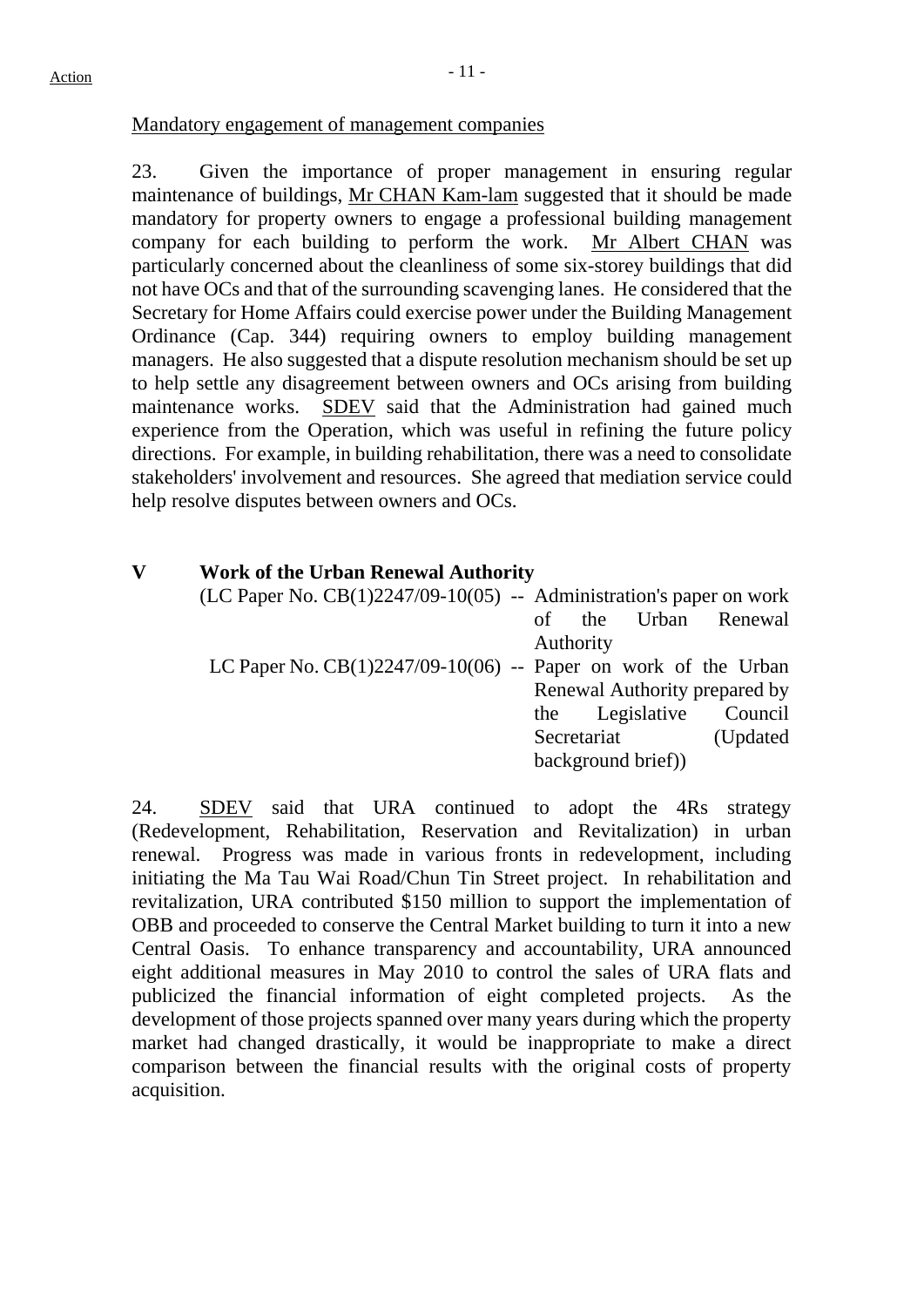25. With the aid of a Powerpoint presentation, Mr Barry CHEUNG Chun-yuen, Chairman of URA, and Mr Quinn LAW Yee-kwan, Managing Director of URA, briefed members on the work of URA.

> (*Post-meeting note*: The soft copy of the presentation materials (LC Paper No. CB(1)2343/09-10(01)) was issued to members by email on 23 June 2010.)

26. Mr Barry CHEUNG Chun-yuen, Chairman of URA highlighted new initiatives in URA's work. He said that close to 80% of the eligible affected residents of the Ma Tau Wai Road/Chun Tin Street project had accepted the special compensation and rehousing arrangement. To fulfil its social responsibilities, URA adopted environmentally-friendly measures and provided community facilities in its projects where feasible. To support the Administration's housing policy, over 70% of flats that URA would roll out to the market would be smaller than 600 square feet. He highlighted the revitalization and preservation efforts in Mong Kok, including the preservation of pre-war shop houses on Shanghai Street and Prince Edward Road West, as well as preservation of Wing Lee Street.

27. On the financial front, Mr Barry CHEUNG Chun-yuen, Chairman of URA, said that in 2009-2010, URA recorded a net operating surplus of \$6.9 billion, as a result of favourable upfront payments received from the tendering of three projects under flamboyant property market conditions. He added that URA had an accumulated surplus of \$6.7 billion from 2001. If the \$4.5 billion waiver of land premium was discounted, URA would only record a net total accumulated surplus of around \$2.2 billion. He estimated that \$16 billion would be needed from 2010 to 2015 to finance various projects, including rehabilitation, preservation and revitalization schemes with low financial viability.

28. Mr Quinn LAW Yee-kwan, Managing Director of URA, said that the surplus from the eight completed projects was about \$2 billion. The six projects initiated by the former Land Development Corporation (LDC) projects generated a surplus of \$1.52 billion whereas \$480 million was received for the two URA projects. He stressed that direct comparison between projects was not appropriate as they were implemented in different periods under different market conditions. Market fluctuation would affect the financial performance of the projects and this was beyond URA's control. The operating modes of LDC and URA were also different. LDC tendered out projects prior to property acquisition, clearance and approval of planning proposals. LDC's joint venture partners were responsible for the cost of property acquisition and development as well as bank interests and land premia. On the other hand, URA had to undertake acquisition, clearance, site assembly, demolition and obtaining planning approval prior to tendering.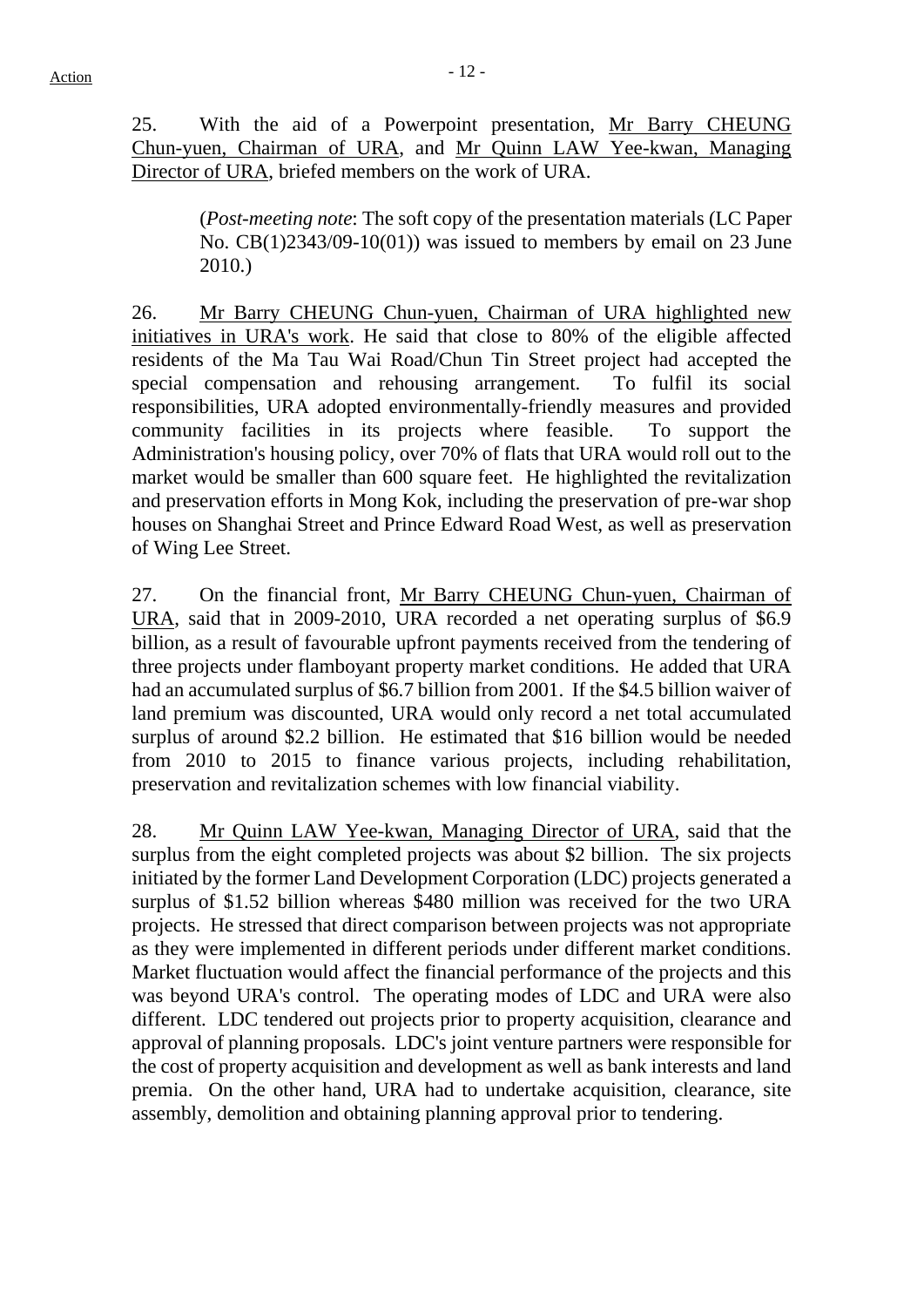29. Mr Barry CHEUNG Chun-yuen, Chairman of URA, attributed the financial performance to favourable market conditions. As URA's property acquisition and compensation policy was based on the principles approved by the Finance Committee in 2001, it was inappropriate to increase the level of compensation to affected owners even if URA recorded a surplus at present. He remarked that the current compensation policy was already quite generous.

# General issues

30. Mr WONG Kwok-hing and Ms Starry LEE considered that URA should exercise more social responsibilities and carry out community-related projects that private developers would not undertake. SDEV said that URA was specifically established to serve a public interest purpose. Through government measures such as land premium waiver, URA could apply its surplus on unprofitable preservation, revitalization and rehabilitation projects in response to community aspirations for such endeavours. Mr Barry CHEUNG Chun-yuen, Chairman of URA, said that URA's environmentally-friendly measures and the community facilities (such as elderly services in the Lai Chi Kok Road/Kweilin Street and Yee Kuk Street project) in URA projects were illustrations of its social responsibilities. Mr Quinn LAW Yee-kwan, Managing Director of URA, added that more than 47 900 square feet of "Government, Institution and Community" facilities and 26 000 square feet of public open space were provided in various projects. URA had also helped carry out rehabilitation of some 500 buildings.

31. Mr WONG Kwok-hing considered that offering more small to medium-sized units would help young first-time property buyers. In this regard, he enquired about the percentage of small to medium-sized units in URA's projects. Mr Barry CHEUNG Chun-yuen, Chairman of URA, said that more than 70% of the 1 300 residential units to be put on sale in the coming 18 months in Tai Kok Tsui, Sham Shui Po and Mong Kok were less than 600 square feet in size. which were targeted at the mass market. He also cited URA's Ma Tau Wai Road/Chun Tin Street project as an example to illustrate URA's intention to provide more affordable housing by removing facilities such as swimming pool, club houses and car parks. Mr Quinn LAW Yee-kwan, Managing Director of URA, added that more than half of the flats in the Yu Lok Lane/Centre Street project were small-sized residential units. SDEV said that most of URA's residential units were of small to medium-sized. While URA could limit the size of the residential units, it would not be appropriate for URA to manipulate property price or restrict the types of buyers, as these practices could disrupt market order.

32. Mr LEE Wing-tat suggested that the Administration should step up promotion of building management and maintenance to reduce the rate of urban decay, which would reduce the pressure on URA. He also asked if URA could stockpile properties when the property price was relatively low so as to reduce the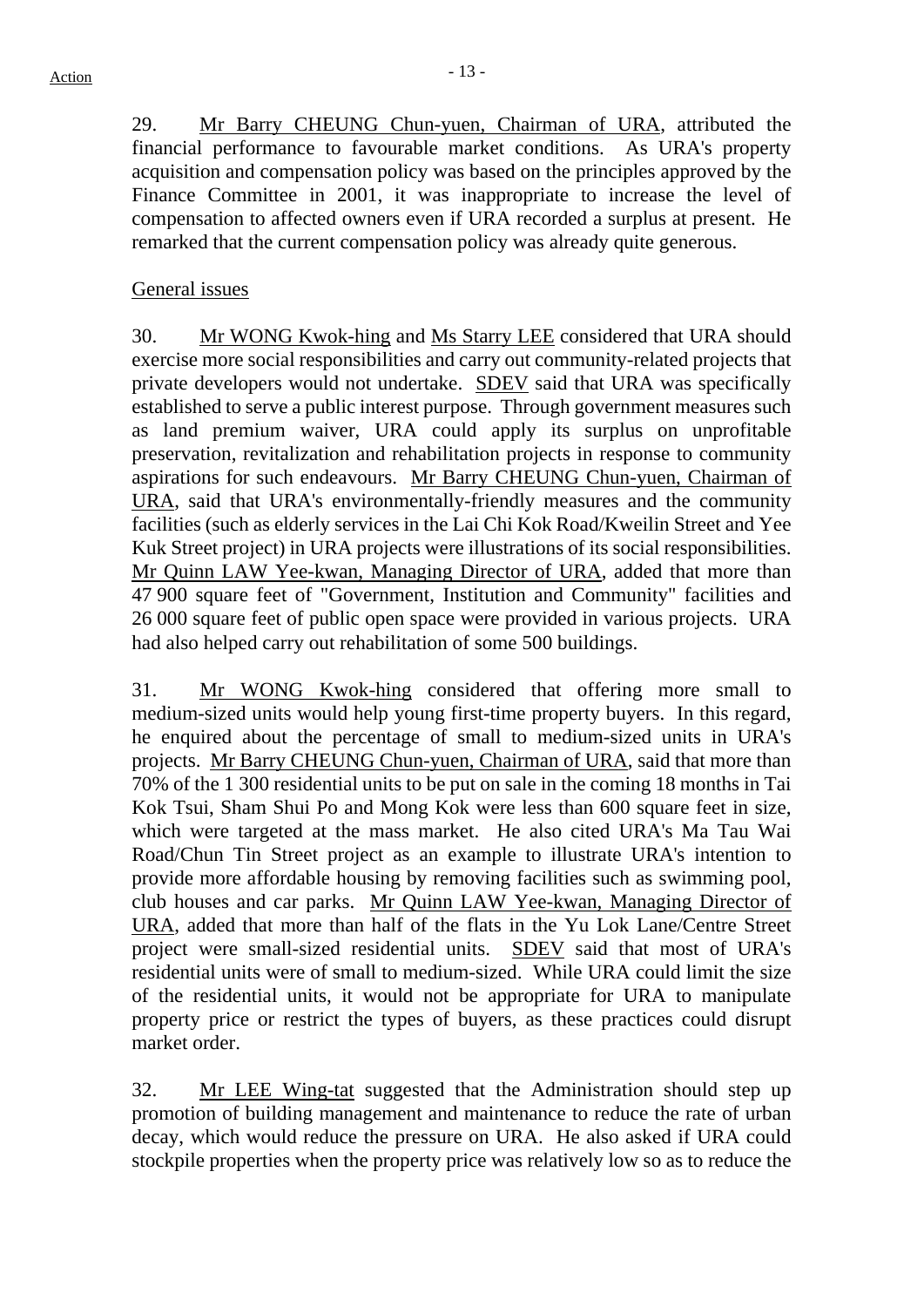cost. SDEV said that the Administration adopted a multi-pronged approach to promote building safety. The new Urban Renewal Strategy (URS) to be promulgated and the efforts of the Subcommittee on Building Safety and Related Issues would also contribute to these efforts. As regards the timing for URA to acquire properties, there were restrictions under the URA Ordinance (Cap. 563) on when and how URA could acquire or hold properties.

33. Miss Tanya CHAN said that owners of old buildings who expected that their properties would soon be redeveloped often paid less attention on building maintenance, which, in the long term, would affect building safety. SDEV said that such situation was one of the reasons why URA had to keep sensitive information confidential. With the setting up of District Urban Renewal Forums and the implementation of a bottom-up approach in urban renewal, the importance of keeping redevelopment targets confidential would reduce. The Administration would promote building maintenance through the Mandatory Building Inspection Scheme and the Mandatory Window Inspection Scheme.

34. Given the wide profit margin, Ms Starry LEE considered that the plot ratio or development intensity of URA projects could have been lower. She asked whether URA anticipated deficits when its projects were being planned. Mr Barry CHEUNG Chun-yuen, Chairman of URA, said that at the time of planning, URA anticipated that some projects would incur losses. For example, according to URA's estimates, the Kwun Tong Town Centre project would incur a deficit of more than \$4 billion.

35. Mr CHAN Kam-lam and Ms Starry LEE said that many property owners welcomed the proposal for URA to adopt the additional role of a facilitator in redevelopment, as otherwise they would have to wait for private developers to acquire their properties, often at less favourable rates. Mr CHAN Kam-lam said that URA could assume the role as a trustworthy consultant for owners who aspired to redevelop their properties, and facilitate the implementation of the bottom-up approach in redevelopment. Mrs Sophie LEUNG said that she had attended a seminar organized by the Development Bureau which outlined the approaches to urban renewal in different countries. She considered that the relevant information was useful and could be publicized. SDEV said that as a facilitator, URA would provide advice, but would not offer compensation, arrange rehousing or invoke statutory power to resume land. Under the approach, owners would be able to share the profits arising from redevelopment. She said that information on approaches to urban renewal in some countries in Asia could be found in the study completed on Policy Study on Urban Regeneration in Other Asian Cities.

Flat-for-flat and shop-for-shop compensation options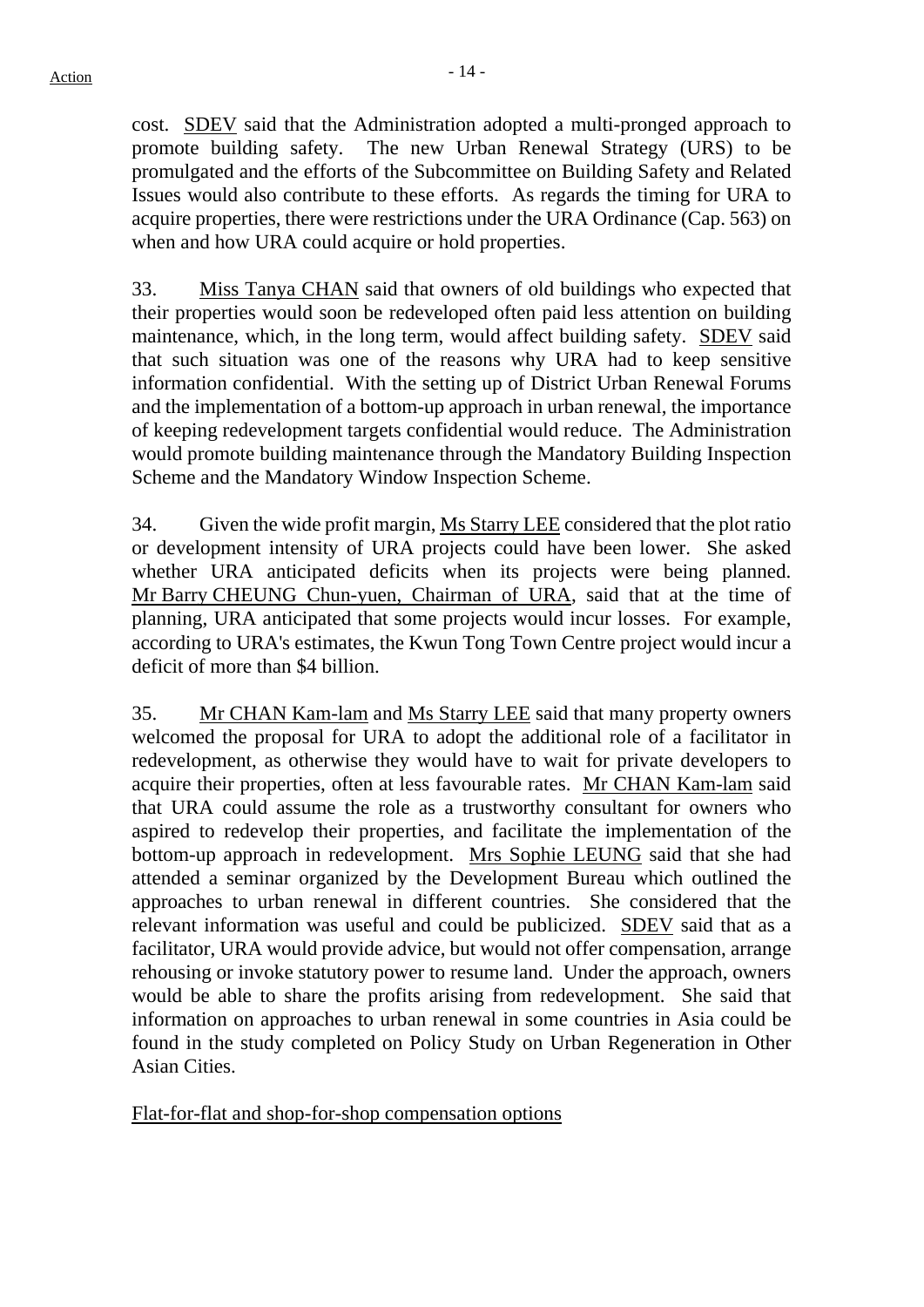36. Mr LEE Wing-tat said that the Administration should give up the flat-for-flat compensation option because it was ambiguous, difficult to implement, and would only create false hope among affected residents. Mr CHAN Kam-lam and Prof Patrick LAU, on the other hand, considered that the Administration should develop more compensation options and encourage thorough public discussion on the flat-for-flat compensation option, because many residents had suggested the option but no concrete proposals had been put forward. Mr Albert CHAN said that the community had been discussing the flat-for-flat and shop-for-shop compensation options for years. He considered that such compensation principles were fair. SDEV said that the flat-for-flat compensation option was being developed in response to the community's aspirations for more options. It was intended to offer an equivalent pecuniary value to the affected owner, not to increase the level of compensation. The questions of when and how the compensation value should be evaluated were subjects of further discussion.

37. Mr KAM Nai-wai said that in the Queen Street project, a flat-for-flat compensation option and an owners' participation scheme were introduced, but both measures failed to attract owners. He asked why the measures failed and how URA and the Administration would ensure flat-for-flat compensation would be effective. Mr Ian WONG Wai-kuen, Head, Acquisition and Clearance of URA, said that for that particular project, affected owner-occupiers could opt to receive one residential unit from the completed redevelopment. They would, however, have to meet the price difference between their original property and the selling price of their to-be-purchased unit, and to make their own temporary accommodation arrangement. No owner-occupier accepted the offer, probably because, as URA assessed, they preferred cash compensation to buy another accommodation rather than wait for the completion of the redevelopment. As regards the owners' participation scheme, owner-occupiers could share the profit of the project on a pro-rata basis. URA believed that owner-occupiers did not accept the arrangement because they were not willing to bear the market risks.

38. Ms Starry LEE said that while many property owners of old buildings welcomed redevelopment, shop operators on the ground level often experienced hardship following relocation. She suggested that the Administration should provide shop spaces in the neighbourhood to allow affected shop operators to carry on their businesses. On the Sai Yee Street project, Mr Albert CHAN asked how URA would preserve the characteristics and atmosphere of Sai Yee Street as a sportswear retail centre. SDEV said that while shop-for-shop compensation was considered impracticable, other assistance would be provided to shop operators. Mr Barry CHEUNG Chun-yuen, Chairman of URA, said that URA had introduced measures to help shop operators. For example, some sportswear shops affected by the Sai Yee Street project were temporarily relocated to the adjacent Macpherson Stadium development. Preference would be given to these operators to rent the shops in the completed Sai Yee Street redevelopment. Preservation of the characteristics of Sai Yee Street remained an important objective, and URA had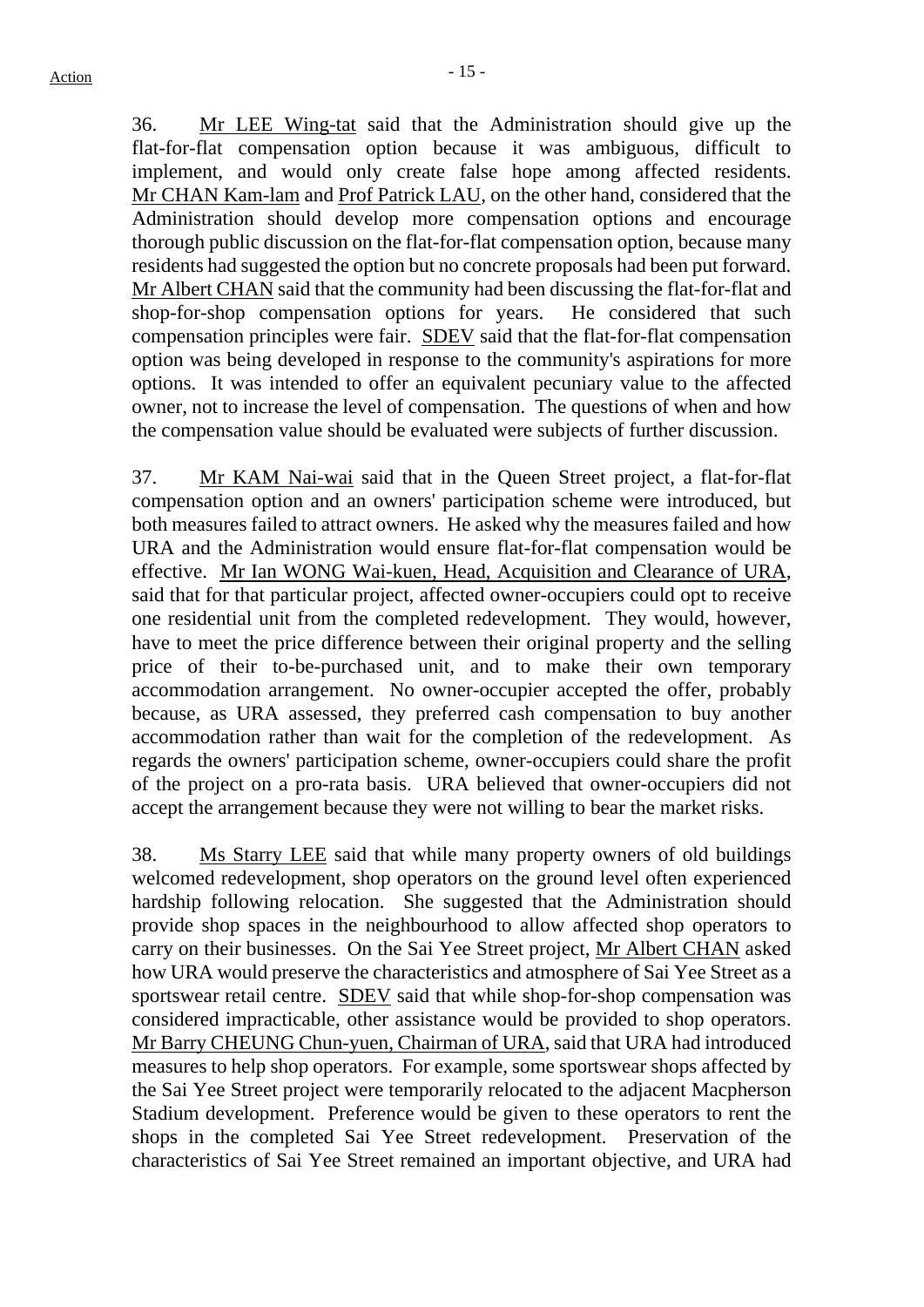been careful in planning and implementation. As the Sai Yee Street redevelopment would be positioned as a "sportswear city" specializing in selling sportswear products, the original characteristics should be enhanced rather than eroded. Similarly, shops affected by the first phase of the Peel Street/Graham Street project would be relocated to the neighbourhood designated for later stage redevelopment. These measures were introduced to minimize the need to relocate affected shops outside their current neighbourhood.

#### Financial position of projects

39. Mr Albert CHAN said that the financial positions of many projects (such as the redevelopment in Tsuen Wan) were not provided in the Administration's paper. He asked if such information could be provided. SDEV said that such information would be provided after the completion of each project (i.e. after all the residential units were sold and after all the shops had been let). Mr Barry CHEUNG Chun-yuen, Chairman of URA, added that the redevelopment in Tsuen Wan had not been completed and its financial position was therefore not reported. As at 2002-2003, the project in Tsuen Wan was expected to register a deficit of about \$5 billion. The situation should roughly breakeven at current price.

40. Mr KAM Nai-wai expressed concern about the profit private developers had made by collaborating with URA in the redevelopment projects. He cited the example of Island Crest and said that URA paid affected residents \$3,137 per square foot for acquisition of properties in 2003, but the completed development was being sold at more than \$12,000 per square foot. Although URA would not manipulate property price and most of URA's residential units would be small to medium-sized, the fact that URA allowed the partner developers to package the redevelopment projects as luxury flats would push the price up to a level beyond ordinary buyers' affordability. SDEV said that there should not be any over-simplistic comparison between the acquisition cost and selling price of completed units. Property developers could not make a huge profit from collaborating with URA by taking advantage of the premium waiver and the use of land resumption power because such factors were already fully reflected in the projects' tender price.

41. Given URA's healthy financial position, Prof Patrick LAU asked whether and when URA would repay the Administration the \$10 billion capital injection. As the Administration had invested a considerable amount to support URA's operation, he asked what performance or return URA was expected to achieve. SDEV said that the funding was provided to support URA's operation. It was not a loan or a subsidy, and there was no need for URA to repay the Administration. Whether further injection would be necessary would depend on whether URA needed to take up additional functions arising from the URS review that required financial support. She added that the Administration would evaluate URA's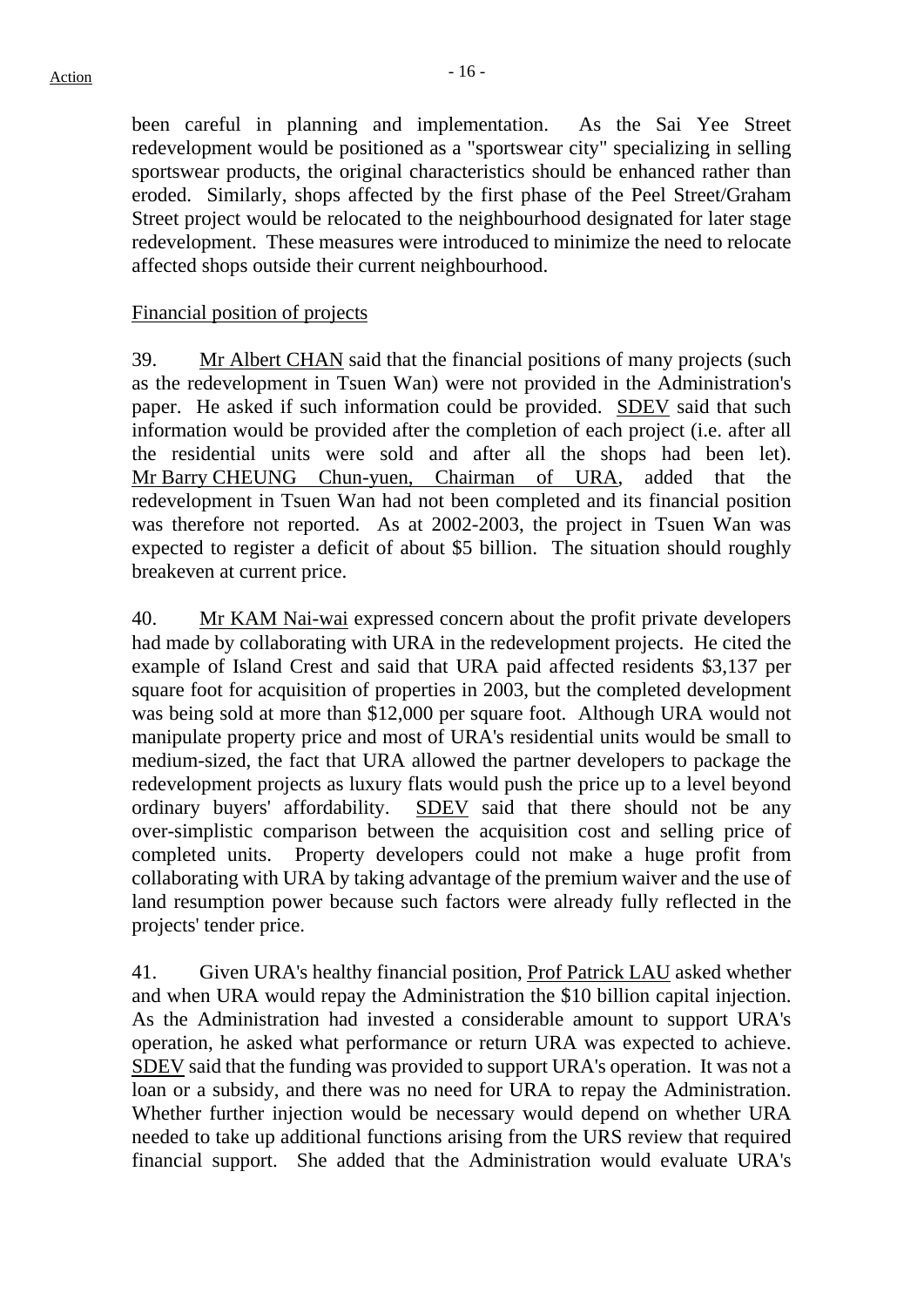performance on the basis of social benefits achieved rather than financial performance, although URA should at least be able to self-sustain its operation in the long run.

42. As regards funding for urban renewal initiatives, Miss Tanya CHAN asked if the Administration would set up an independent fund to finance on-going expenses, preservation projects and independent social work service teams. SDEV said that URA was an independent statutory body and it should operate on a self-financing basis. No separate funds would be required to finance all or part of its regular expenditure.

## Tracking studies

43. Mr Alan LEONG asked if URA would immediately apply the recommended measures identified from the URS review or from the tracking studies on its projects. Mr Barry CHEUNG Chun-yuen, Chairman of URA, said that the implementation details of various recommendations were being developed. New arrangements could be applied where applicable. As regards tracking studies, Ms Iris TAM Siu-ying, Executive Director of URA, said that the tracking study of the Hai Tan Street/Kweilin Street and Pei Ho Street project was still in progress. The interim findings revealed that relocated residents were able to adjust to the new environment much better than originally expected. Another tracking study was being conducted for the Kwun Tong Town Centre project, but the research team had difficulties tracking down the target respondents, as they had not left accurate correspondence information. It was, however, observed that more than half of the eligible owners, most of whom elderly owners, though capable of purchasing much newer flats, would rather prefer using their cash compensation to buy flats that were near to 20 years of age, while keeping around \$1 million in cash to meet their retirement needs.

44. SDEV said that the tracking studies showed that urban renewal also provided a channel for many elderly owners to convert their properties into cash to improve their living conditions. The Administration would share the findings with the Elderly Commission to explore the implications of the tracking studies on elderly policies and services.

| VI | Law amendment proposal to the Lift and Escalator (Safety)       |  |                                |  |      |
|----|-----------------------------------------------------------------|--|--------------------------------|--|------|
|    | <b>Ordinance, Chapter 327</b>                                   |  |                                |  |      |
|    | $(LC$ Paper No. $CB(1)2247/09-10(07)$ -- Administration's paper |  |                                |  | - on |
|    |                                                                 |  | public consultation            |  | - on |
|    |                                                                 |  | legislative amendment          |  |      |
|    |                                                                 |  | proposal to the Lifts and      |  |      |
|    |                                                                 |  | Escalators (Safety) Ordinance, |  |      |
|    |                                                                 |  | Chapter 327                    |  |      |
|    |                                                                 |  |                                |  |      |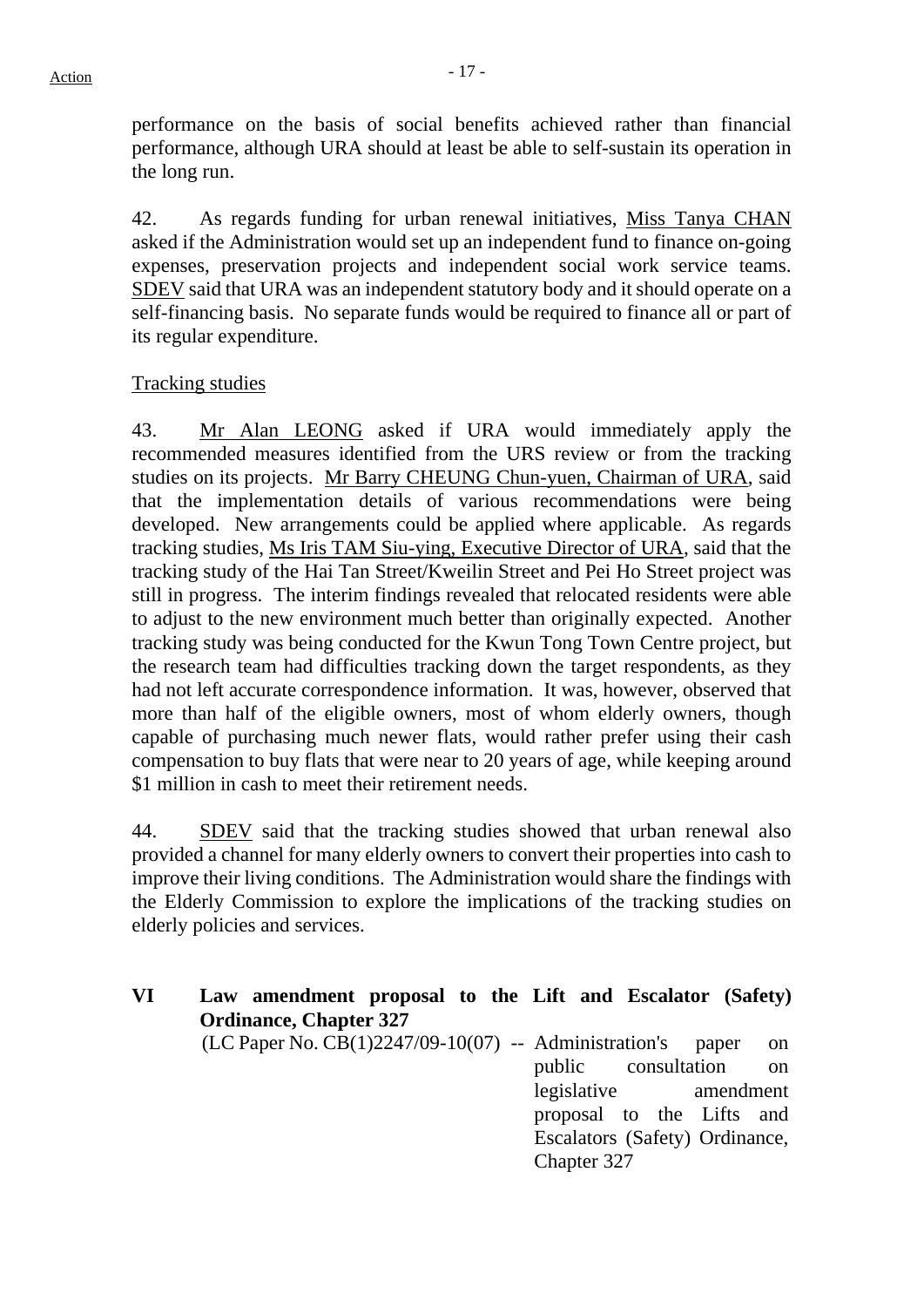LC Paper No. CB(1)2247/09-10(08) -- Paper on lift safety prepared by the Legislative Council Secretariat (Updated background brief))

45. SDEV said that public consultation on the proposals to amend the Lifts and Escalators (Safety) Ordinance (Cap. 327) was conducted between November 2009 and February 2010. Apart from a few outstanding issues requiring further discussion with the trade, the proposals received general public support. The Administration would proceed with the preparation of the Bill with a view to introducing it into the Legislative Council in 2011.

46. The Acting Director of Electrical and Mechanical Services (Acting DEMS) highlighted the six areas of legislative amendments. He said that proposed regulatory arrangements on lifts and escalators safety would be equally applicable to public rental housing estates and government and private buildings. New provision would be introduced to require registered contractors to renew their registrations at regular intervals to ensure that they employed adequate and suitably qualified professionals, technicians and skilled workers. Registered engineers responsible for examining and testing of lifts and escalators should acquire qualifications of Registered Professional Engineer ("RPE") of suitable disciplines with at least two years' relevant working experience, and registered engineers would be required to renew their registrations at regular intervals.

47. Acting DEMS further said that the Administration would not introduce any mandatory independent quality assurance system for lift works; a three-tier quality checking system (checking by registered workers, examination by registered engineers and risk-based sample check by the Government) would, however, be implemented, and the penalty level would be increased to deter malpractice and substandard works. The Administration would consider measures to nurture the development of independent quality assurance service in the market as an option to owners. The legislative proposal would also introduce a registration system for lift and escalator workers, and would streamline regulatory processes related to the display of inspection and testing certificate, issue of improvement notice and disciplinary proceedings. The Administration proposed a maximum fine of \$200,000 and imprisonment for 12 months for contravention of safety requirements. For minor offences, a fine of \$1,000 would be imposed.

48. Mr IP Wai-ming said that the Administration's legislative proposals had not reflected the suggestion of the Hong Kong General Union of Lift and Escalator Employees to specify a staffing ratio for lift maintenance and inspection. Acting DEMS said that it was a consensus in the trade that one lift and escalator team should handle about 50 installations. The Electrical and Mechanical Services Department would monitor the contractors to ensure adequate provision of lift and escalator workers. As staffing requirement would change with technology; it was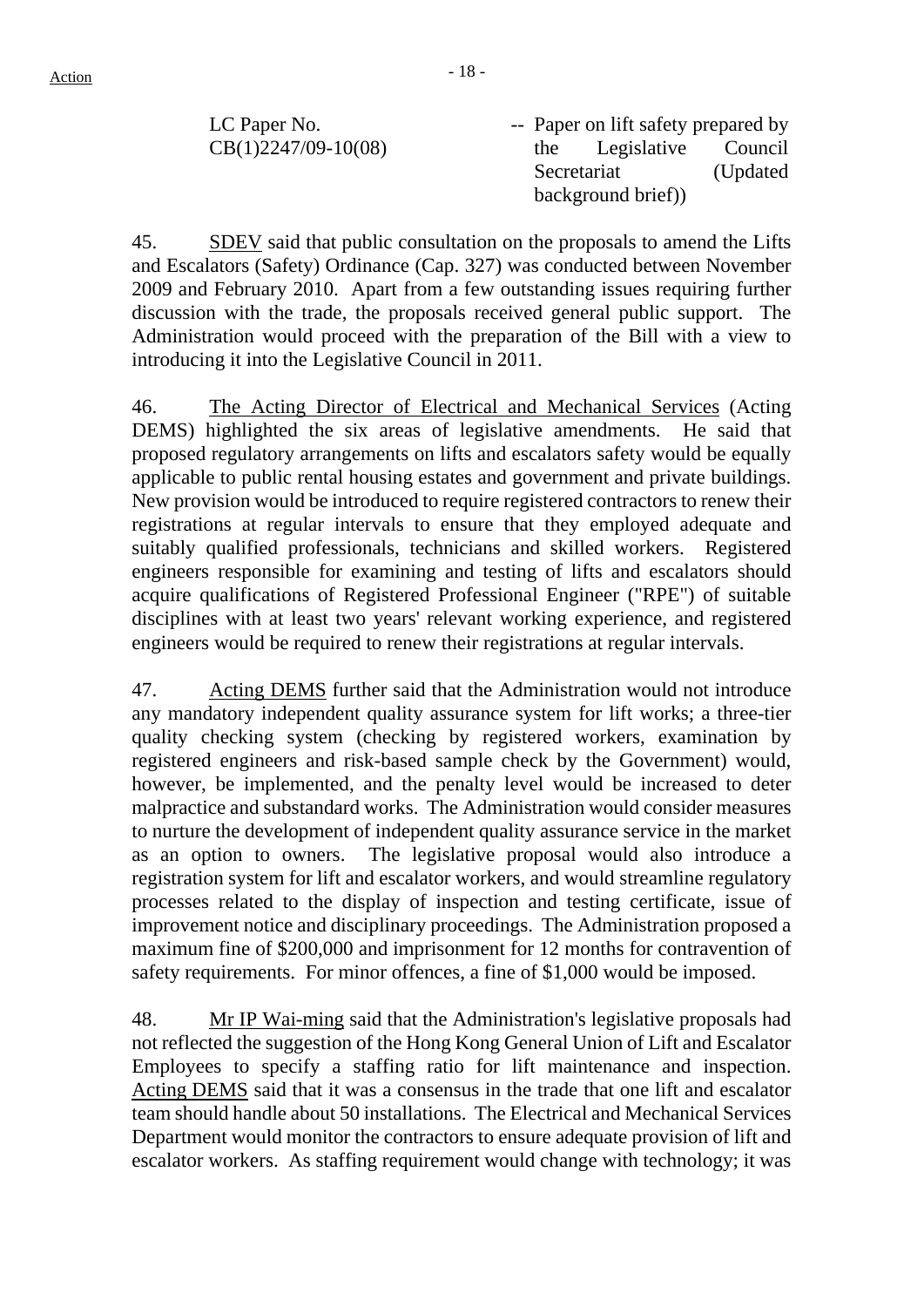more flexible to specify the staffing ratio administratively rather than by legislation.

49. Mr IP Wai-ming expressed concern about the proposal to increase the maximum fine to \$200,000, which might be too heavy for frontline workers. Frontline workers often could only report any conditions about lift installations to their supervisors, and it was beyond their control as to what follow-up action their supervisors decided to take. Acting DEMS explained that it would be a reasonable defence if frontline workers had taken all reasonable steps to report any defects about the lift installations to their supervisors, and such workers might not be held liable.

50. Prof Patrick LAU said the proposed penalties should be consistent across various similar legislation; heavier fines should be imposed on offences or misconducts that jeopardize public safety. Acting DEMS said that Department of Justice would be consulted during the preparation of the Bill on the appropriate levels of penalties having regard to similar legislation.

51. Ir Dr Raymond HO considered it unfair if frontline workers were given too heavy penalty. The legislation should set out clearly the responsibilities and liabilities of all parties. The Administration should expedite introduction of the Bill to safeguard public safety. As regards the proposals to upgrade professional qualification requirements for lift and escalator engineers and the introduction of the registration and renewal systems for lift and escalator workers, he said that there should be a period or a gradual process during which these professionals and technicians could acquire the qualifications, so that they could continue to be employed in the meantime. He added that in lift and escalator inspection and maintenance, practical experience was more important than academic qualifications. SDEV said that the Administration was reviewing the various aspects of the legislation, and the introduction of a new one instead of amendments might be necessary.

52. Mr WONG Kwok-hing welcomed the Administration's efforts to amend the legislation to safeguard public safety. Referring to a recent accident where the emergency exit of a lift shaft was mistaken to be the door of a meter room by a meter reading staff, he suggested that the standard of building management companies overseeing the lift and escalator installations should also be regulated. Acting DEMS said that the Electrical and Mechanical Services Department was liaising with relevant departments to look into the accident and identify relevant factors to improve lift and escalator safety.

# **VII Any other business**

53. There being no other business, the meeting ended at 5:40 pm.